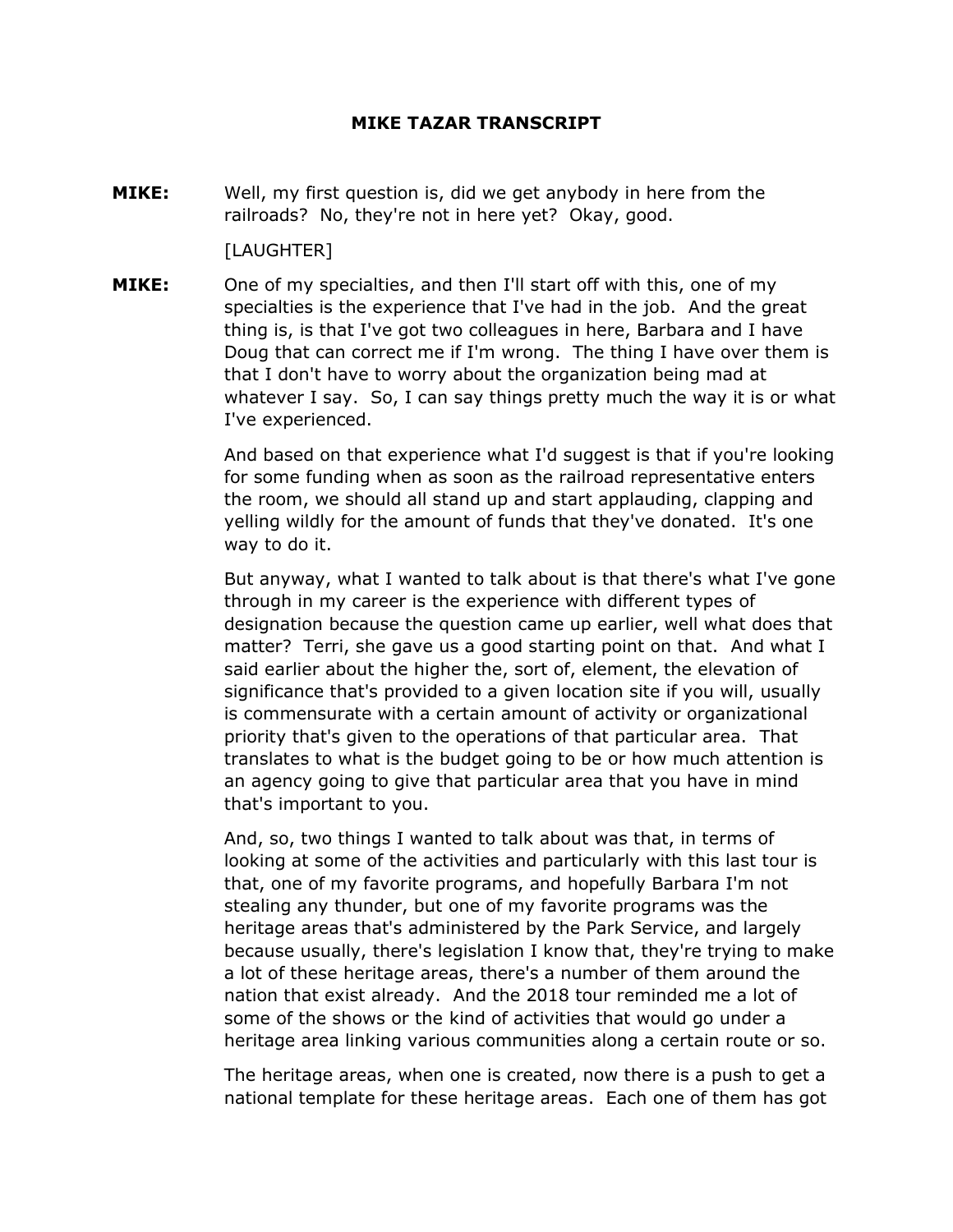its own separate piece of legislation. Usually comes with funding that provides for a ten year period of funding that's to get this area off to a sustainable, you know after the funding goes out the idea is for the area to become sustainable to itself. There are certain derivatives of studies that are produced with a governing board and so forth, okay? That's one thing that would be good and just the whole 2018 tour kind of reminds me what you could do with that.

The Summit Tunnel area itself, being a more certain, specific area things like a National Monument or National Historic Site, National Monuments can be declared presidentially or by an act of Congress. You can have a National Historic Site which is also legislation. And, I think there are certain avenues you get with that, with a Monument designation you have the ability to put in there, and usually there's some pretty common language which is certain purposes, won't be, for example, we've already heard from Phil this morning, that this area is more of a recreation-oriented area in the land management plan of the Forest Service. So, therefore, recreation opportunities would not be diminished say by Monument status. You wouldn't have, you might have other things where it might explicitly say no mining, no oil drilling, those kinds of things. Fundamentally, you're trying to create the situation, with the Monument, where you have compatibility with the "stewardship envelope", that this particular area and its importance deserves.

With the National Historic Site, you could do something very similar as well with the Grey Towers legislation years ago with the Forest Service. Grey Towers is, basically, it's a very large estate of Gifford Pinchot in Pennsylvania. It's near the town of Milford. One of things that we did that was a little different, and I think this will be important going forward is in the funding scheme of things, you can always start off with a little excitement, for example in an agency, if you're doing a monument there's always attention given, so funding is shifted for a period of time, it's always very helpful to get it off the ground or so. The idea is, what do you do, for real sustainability and things and one of the things that to me, was very unique with the National Historic Site Act for Grey Towers was there was a clause put in there that basically allowed Grey Towers to act as its own entity meaning that it was budgeted for, in the Forest Service on an annual basis, it's still is part of the budget, but Grey Towers can go out and seek its own funds. It can go out after grants and one of the things that really impressed me was after that legislation was passed, all of the maintenance problems that Grey Towers had, they somehow managed to come up with a lot of matching grants and other kinds of things and it just really, the whole place became, not only refurbished, but